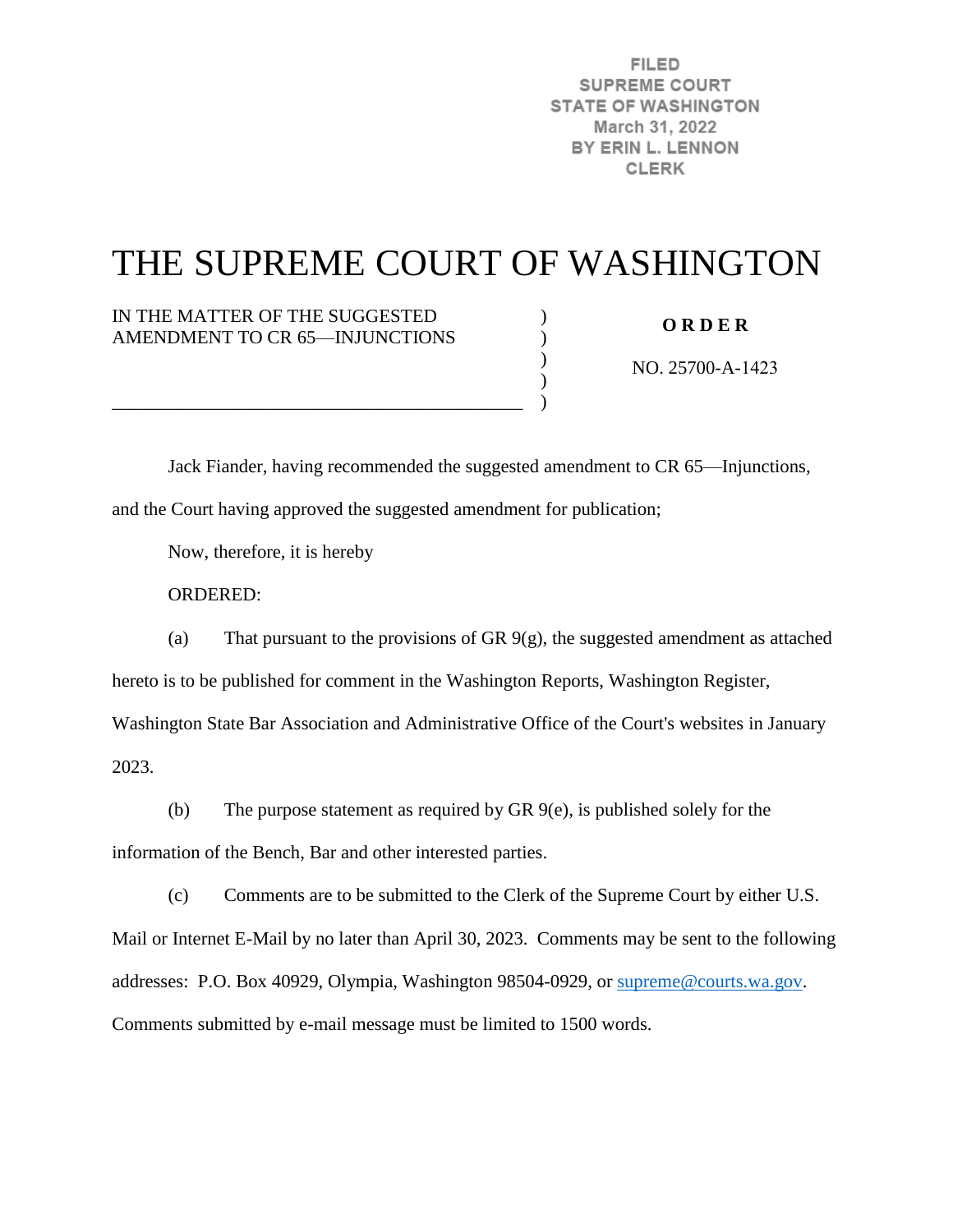## Page 2 ORDER IN THE MATTER OF THE SUGGESTED AMENDMENT TO CR 65—INJUNCTIONS

DATED at Olympia, Washington this 31st day of March, 2022.

For the Court

Conzález C.J.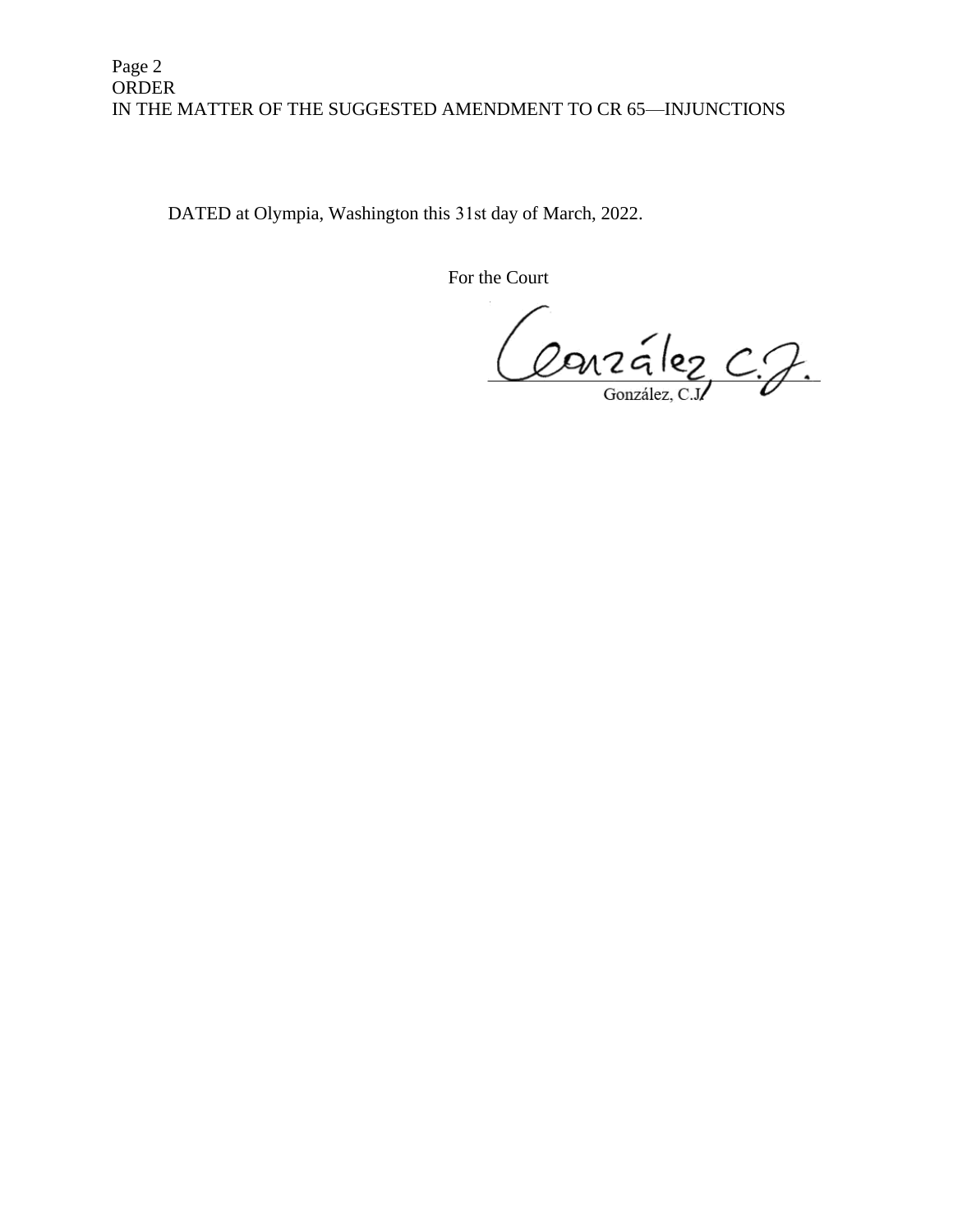Towtnuk Law Offices, Ltd. Sacred Ground Legal Services, Inc. 5808A Summitview Avenue, #93 Yakima, WA 98908

(509) 969-4436

(509) 961-0096 towtnuklaw@msn.com

January 27, 2022

Members, Washington State Supreme Court Temple of Justice Olympia, WA 98504

## Re: CR 65 (c), Proposed Amendment – GR 9 Submission

Honorable Justices:

I have now had the opportunity to review Washington State Supreme Court General Rule 9, subsection (e) of which describes the proper process for amendment of a Court Rule.

Enclosed herewith is the language of the proposed amendment to CR 65 (c) in the required 8  $\frac{1}{2} \times x$ 11 inch line-numbered format with the amended language in legislative style. Please consider my January 26, 2022 letter (attached below) as the Cover Letter required by General Rule 9.

Although whether to require public comment or a hearing is within the discretion of the Supreme Court per Rule 9. However, my belief is that a hearing is not required as the amendment would merely make a technical housekeeping change for the inclusion of a governmental entity which was not purposely omitted from the original version of CR 65 (c) and is consistent with the purpose of CR 65.

However, if you deem that Public Comment or Hearing is helpful, rather than attach a comprehensive list of all affected bodies, I suggest that notice of the proposed rule be forwarded to craig.bill@goia.wa.gov , Executive Director of the Governor's Office of Indian Affairs, for distribution to all federally recognized tribal nations in the State of Washington, to the Washington State Bar Association governing body, and to all members of the Washington judiciary per GR 9.

Thank you for your consideration.

Yours truly, S/**Jack W. Fiander** Attorney at Law WSBA No. 13116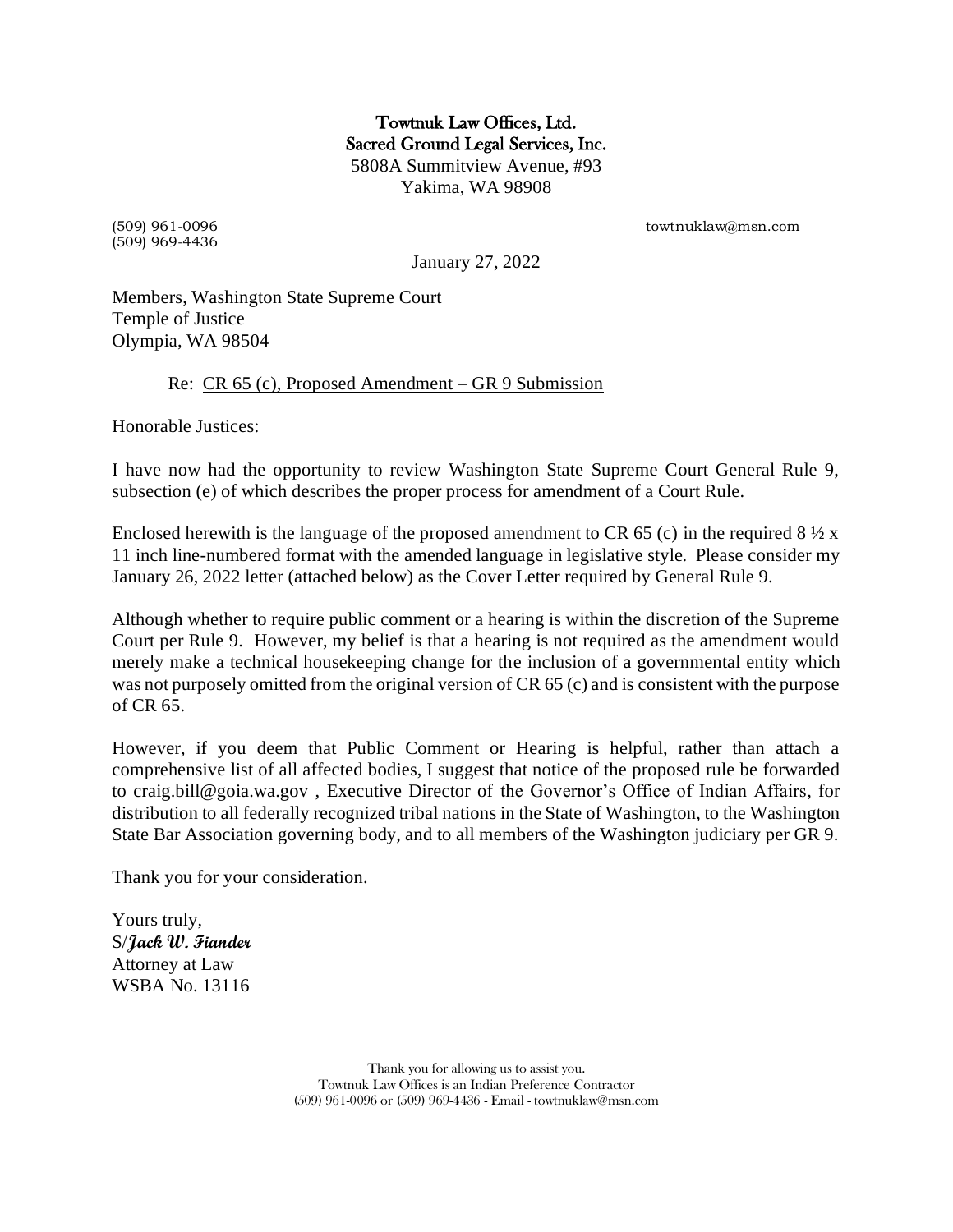Towtnuk Law Offices, Ltd. Sacred Ground Legal Services, Inc. 5808A Summitview Avenue, #93 Yakima, WA 98908

(509) 969-4436

(509) 961-0096 towtnuklaw@msn.com

January 26, 2022

Steven C. Gonzales, Chief Justice Members, Washington State Supreme Court Temple of Justice Olympia, WA 98504

Re: CR 65 (c), Proposed Amendment

Honorable Justices:

According to RCW 2.04.190, the Washington State Supreme Court has the power to prescribe court rules. In 1967, the Court did so, adopting Superior Court Civil Rules "to secure the just, speedy, and inexpensive determination of every action", as set forth in CR 1

Since June 4, 2020, the Court has made great progress in eliminating conscious, and unconscious, bias in our judicial system. Notwithstanding such efforts, the first inhabitants of this state and the tribal nations from which they are inseparable have long been reluctant to initiate legal proceedings in Washington state courts due to fear of unjust results.

Given such factors as the high incarceration rate of tribal people in comparison to their percentage of state population, historic conflicts between state and tribal governments over Treaty Rights, taxation, jurisdiction and child welfare, their fear of unfair treatment is not unwarranted. As one of a few members of the legal community regularly representing tribal nations, the default position is for them to seek redress in United States courts rather than risk placing their precious rights before the Washington State judiciary. During my nearly 40 years as a member of the bar there is one impediment to the fair treatment of tribal litigants that has also seemed unjust to me.

Superior Court Civil Rule 65 (c) states as follows:

(c) Security. Except as otherwise provided by statute, no restraining order or preliminary injunction shall issue except upon the giving of security by the applicant, in such sum as the court deems proper, for the payment of such costs and damages as may be incurred or suffered by any party who is found to have been wrongfully enjoined or restrained. No such security shall be required of the United States or of an officer or agency thereof. Pursuant to RCW 4.92.080 no security shall be required of the State of Washington, municipal corporations or political subdivisions of the State of Washington.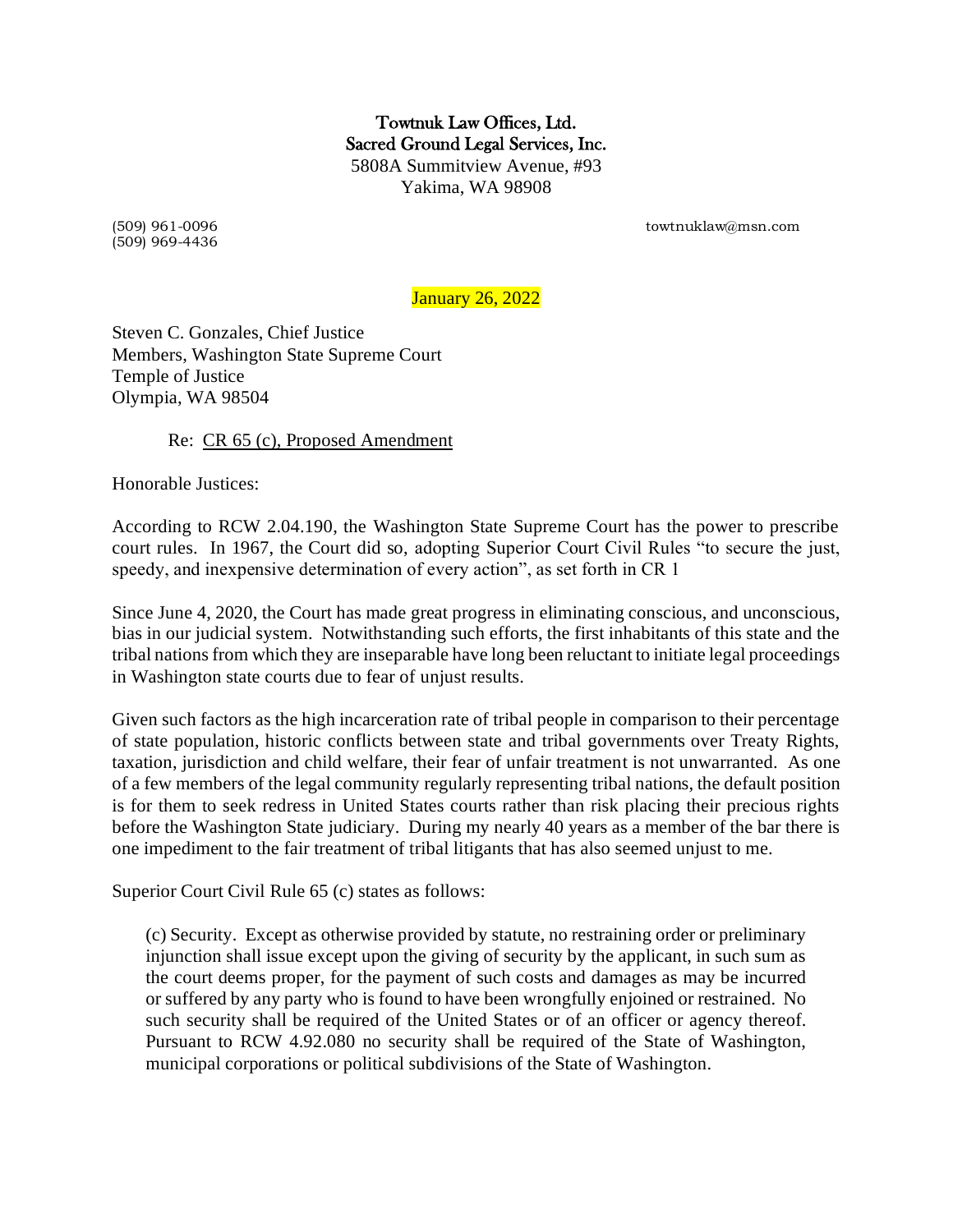Honorable Supreme Court January 26, 2022 Page 2

Our peoples have mutually resided in this state for some 200 years and, more recently, have resolved numerous conflicts cooperatively through mutual respect and governmental consultation. Why, then, does CR 65 (c) exempt only federal, state and local governments from the posting of a bond requirement for obtaining temporary injunctive relief? Given the sophistication and official nature of tribal governments the provision seems discriminatory, implying that tribal nations unlike other governments are likely to renege or default upon just debts.

On many occasions as a litigant representative of tribal nations I have had to inform them to post a bond as security or, alternatively, have had to engage in the unpleasantness with a wink and a nod to the court to fashion and agree to a bond so nominal in amount as to be merely a fiction in order to comply with the rule. I am no longer willing to engage in such a fiction.

This Court's June 4, 2020 letter to members of the legal community obligates all of us to be wary of, and seek to remedy, bias in our justice system. In fulfillment of this solemn obligation I would be grateful if you would consider amending CR 65 (c) to read as follows:

(c) Security. Except as otherwise provided by statute, no restraining order or preliminary injunction shall issue except upon the giving of security by the applicant, in such sum as the court deems proper, for the payment of such costs and damages as may be incurred or suffered by any party who is found to have been wrongfully enjoined or restrained. No such security shall be required of the United States or of an officer or agency thereof or of an Indian tribe within the State of Washington with a governing body duly recognized by the United States Secretary of Interior. Pursuant to RCW 4.92.080 no security shall be required of the State of Washington, municipal corporations or political subdivisions of the State of Washington.

Thank you for your efforts in eliminating bias in our adjudicatory proceedings.

Yours truly,

S/**Jack W. Fiander**

Attorney at Law WSBA No. 13116

> Thank you for allowing us to assist you. Towtnuk Law Offices is an Indian Preference Contractor (509) 961-0096 or (509) 969-4436 - Email - towtnuklaw@msn.com